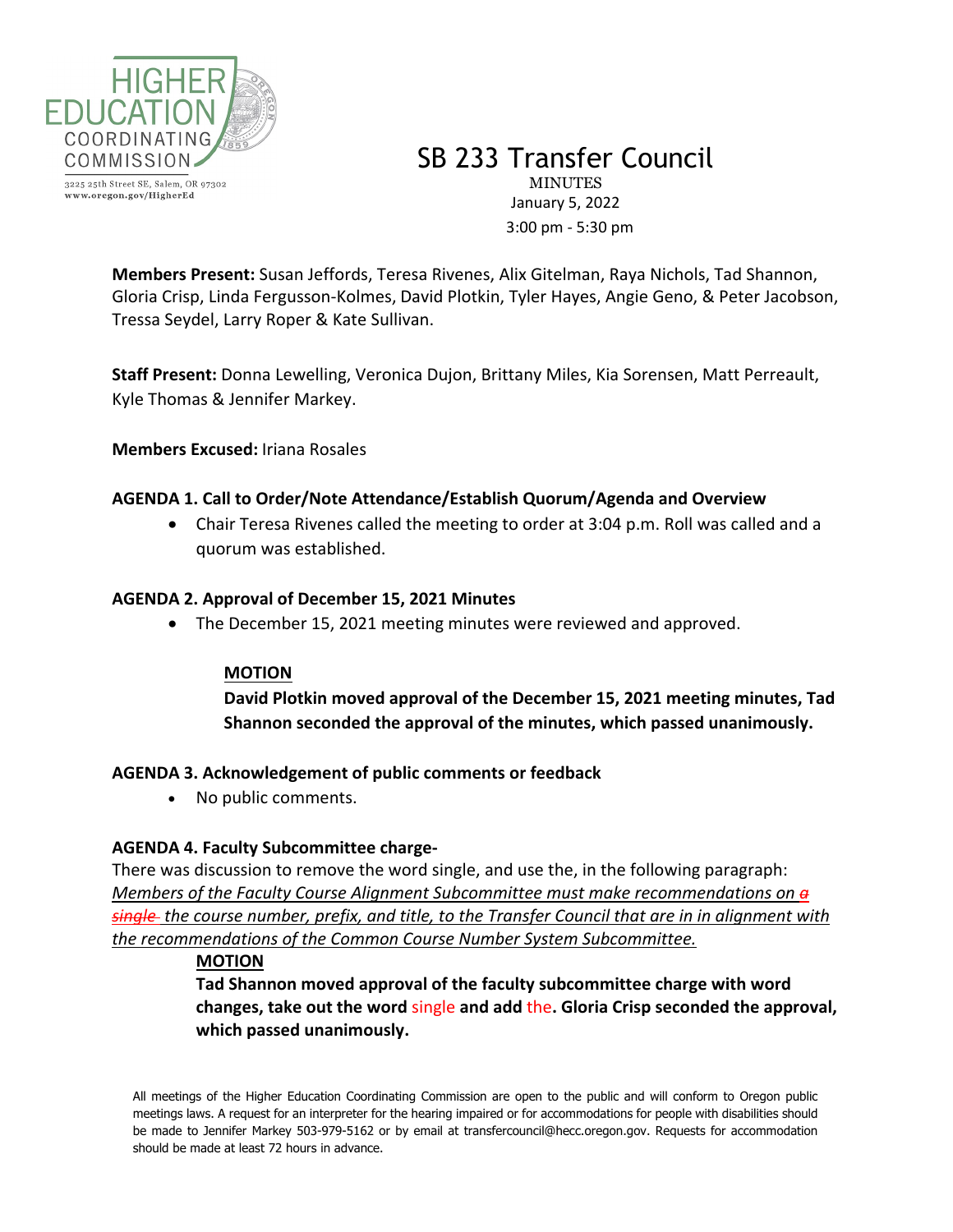# **AGENDA 5. Review and Discuss CCNS Subcommittees Charge**

- Donna Lewelling reviewed the CCNS subcommittee charge and language changes from last meeting.
- There was discussion to include admin and other technical staff who have responsibility for policy and technical implementation. Donna to add; I*V. Governance and Policies Under SB233: Must have equal representation from universities and community colleges including representation from operational experts.*

#### **MOTION**

**Alix Gitelman moved approval of adding in operational experts language into the CCNS subcommittee charge. Linda Fergusson-Kolmes seconded the approval, which passed by unanimously.** 

#### **AGENDA 6. Review and Discuss Nomination Process**

• Suggestions were talked about for the vetted candidate email that will go to the Chief Academic Officers and Oregon Provost's Council including how to solicit & actively recruit faculty. It was agreed that all would receive the same email requesting nominations. The discussion centered around knowledgeable, disciplined leaders/faculty from each facility who have a strong desire, support from administration, and flexibility to work collaboratively with community college and university peers to develop the framework for common course numbering and to develop the common courses. Disciplines/courses for current year's work:

> Writing 121 (Composition), Writing 122 (Argumentative/Comp) and Writing 227 (Technical Writing)

Math 105, Math 111, Math 112, Math/Statistics 243 (Statistics I), Math/Statistics 244 (Statistics II)

Communications 100, Public Speaking, Interpersonal Communications

• The process was agreed upon that Teresa and Susan w/HECC staff will create a message to be sent to Chief Academic Officers and Oregon Provost's Council asking for a vetted candidate faculty list. The candidates will be vetted by the Oregon Provosts Council and the Oregon Chief Academic Officers for statewide representation. HECC will receive vetted candidate faculty list no later than 1/31/22. HECC will put forward the vetted candidates to be nominated for appointment at the February Transfer Council meeting. The Transfer Council will appoint membership of subcommittees based on recommendations at February meeting.